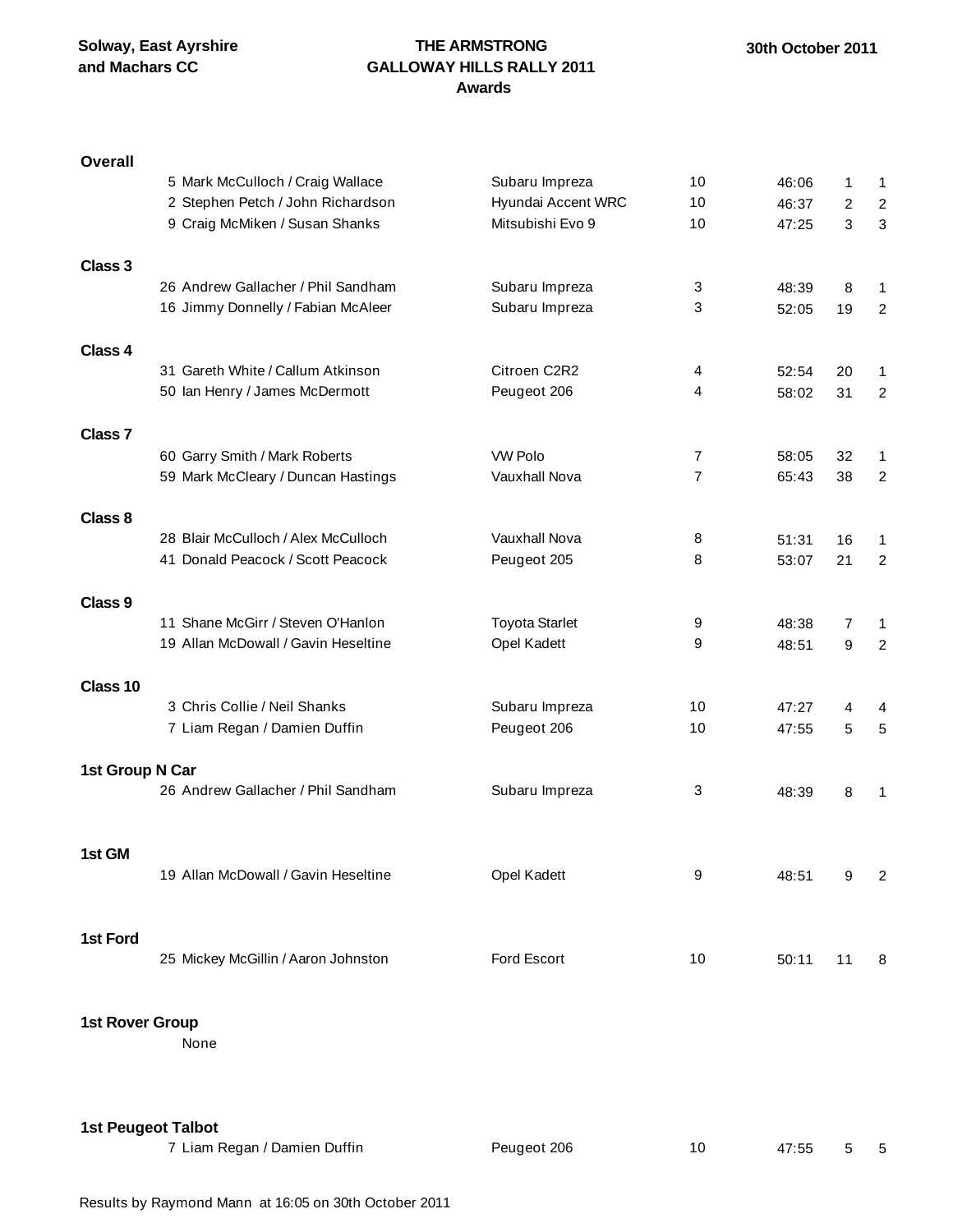**Solway, East Ayrshire and Machars CC**

## **THE ARMSTRONG GALLOWAY HILLS RALLY 2011 Awards**

| <b>1st Subaru</b><br>5 Mark McCulloch / Craig Wallace                                                 | Subaru Impreza        | 10 | 46:06 | 1              | -1             |
|-------------------------------------------------------------------------------------------------------|-----------------------|----|-------|----------------|----------------|
| 1st Mitsubishi<br>9 Craig McMiken / Susan Shanks                                                      | Mitsubishi Evo 9      | 10 | 47:25 | 3              | 3              |
| Malcolm Wilson Motorsport Award - Greatest improvement on seeding<br>53 Darren Martin / Martin Steele | Ford Escort Cosworth  | 10 | 56:34 | 29             | 16             |
| <b>Highest placed all EACC crew</b><br>28 Blair McCulloch / Alex McCulloch                            | Vauxhall Nova         | 8  | 51:31 | 16             | 1              |
| Lawrence Clark Trophy - 1st Co-driver resident in DG Postal District<br>6 Sanny Dobie                 | Subaru Impreza        | 10 | 48:28 | 6              | 6              |
| George Rutherford Trophy - Highest Placed female<br>9 Susan Shanks                                    | Mitsubishi Evo 9      | 10 | 47:25 | 3              | 3              |
| The Armstrong Family Award - Highest placed 2 wheel drive car<br>11 Shane McGirr / Steven O'Hanlon    | <b>Toyota Starlet</b> | 9  | 48:38 | $\overline{7}$ | $\overline{1}$ |
| <b>Highest rated Irish Competitor</b><br>11 Shane McGirr / Steven O'Hanlon                            | <b>Toyota Starlet</b> | 9  | 48:38 | 7              | -1             |
| <b>Spirit of the Rally</b><br>15 Peter Stewart / Phil Shortt                                          | Subaru Impreza        | 10 | 50:43 | 12             | 9              |
| The McHarg International Challenge Award - 1st Team of 3 from same country<br>Scotland                |                       |    |       |                |                |
| 5 Mark McCulloch / Craig Wallace                                                                      | Subaru Impreza        | 10 | 46:06 | 1              | 1              |
| 9 Craig McMiken / Susan Shanks                                                                        | Mitsubishi Evo 9      | 10 | 47:25 | 3              | 3              |
| 3 Chris Collie / Neil Shanks                                                                          | Subaru Impreza        | 10 | 47:27 | 4              | 4              |
| The Best Prepared Car                                                                                 |                       |    |       |                |                |
| 30 Robert Adamson / Dick Wardle                                                                       | Ford Escort RS 1800   | 9  | 51:06 | 14             | 4              |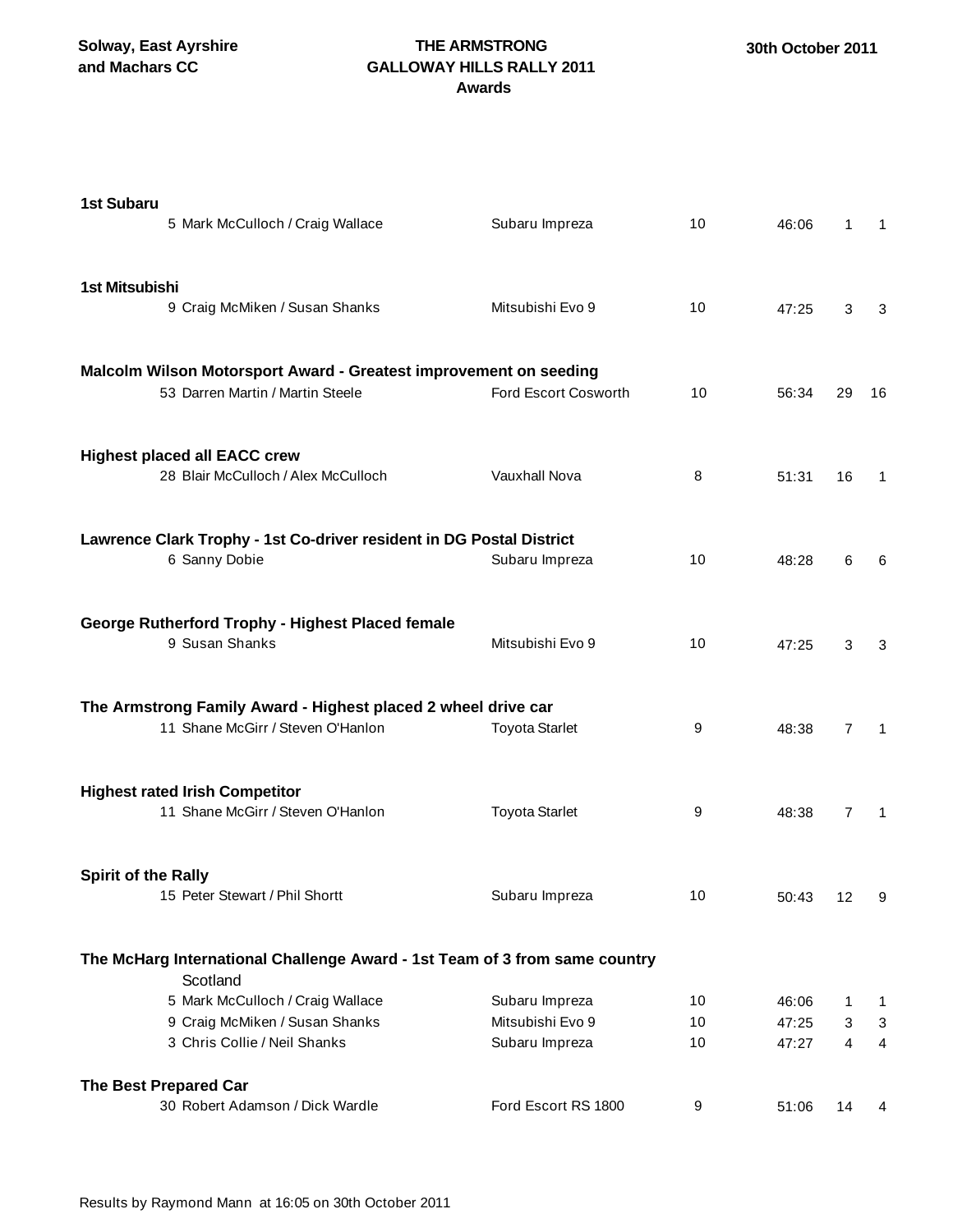|    | <b>Solway, East Ayrshire</b>            | THE ARMSTRONG GALLOWAY HILLS RALLY 2011 |              |                 |                 |                 |       |                 |      |       |                | 30th October 2011 |  |  |  |  |
|----|-----------------------------------------|-----------------------------------------|--------------|-----------------|-----------------|-----------------|-------|-----------------|------|-------|----------------|-------------------|--|--|--|--|
|    | and Machars CC                          | <b>Results in Overall Order</b>         |              |                 |                 |                 |       |                 |      |       |                |                   |  |  |  |  |
| No | Crew                                    | Car                                     | <b>Class</b> | SS <sub>1</sub> | SS <sub>2</sub> | SS <sub>3</sub> | SS4   | SS <sub>5</sub> | Othr | Total | O/A            | <b>CI</b>         |  |  |  |  |
|    | 5 Mark McCulloch / Craig Wallace        | Subaru Impreza                          | 10           | 8:29            | 10:06           | 9:16            | 8:22  | 9:53            |      | 46:06 | 1              | -1                |  |  |  |  |
|    | 2 Stephen Petch / John Richardson       | Hyundai Accent WRC                      | 10           | 8:38            | 9:57            | 9:24            | 8:19  | 10:19           |      | 46:37 | 2              | 2                 |  |  |  |  |
|    | 9 Craig McMiken / Susan Shanks          | Mitsubishi Evo 9                        | 10           | 8:43            | 10:31           | 9:17            | 8:34  | 10:20           |      | 47:25 | 3              | 3                 |  |  |  |  |
|    | 3 Chris Collie / Neil Shanks            | Subaru Impreza                          | 10           | 8:44            | 10:45           | 9:19            | 8:31  | 10:08           |      | 47:27 | 4              | 4                 |  |  |  |  |
|    | 7 Liam Regan / Damien Duffin            | Peugeot 206                             | 10           | 9:04            | 10:30           | 9:23            | 8:34  | 10:24           |      | 47:55 | 5              | 5                 |  |  |  |  |
|    | 6 Richard Dickson / Sanny Dobie         | Subaru Impreza                          | 10           | 9:04            | 10:25           | 9:24            | 8:55  | 10:40           |      | 48:28 | 6              | 6                 |  |  |  |  |
|    | 11 Shane McGirr / Steven O'Hanlon       | <b>Toyota Starlet</b>                   | 9            | 9:13            | 10:41           | 9:18            | 8:48  | 10:38           |      | 48:38 | $\overline{7}$ | -1                |  |  |  |  |
|    | 26 Andrew Gallacher / Phil Sandham      | Subaru Impreza                          | 3            | 8:57            | 10:44           | 9:33            | 8:58  | 10:27           |      | 48:39 | 8              | -1                |  |  |  |  |
|    | 19 Allan McDowall / Gavin Heseltine     | <b>Opel Kadett</b>                      | 9            | 9:12            | 10:52           | 9:14            | 8:59  | 10:34           |      | 48:51 | 9              | $\overline{2}$    |  |  |  |  |
|    | 8 Ian Paterson / Jim Haugh              | Subaru Impreza                          | 10           | 9:29            | 11:04           | 9:17            | 8:55  | 10:42           |      | 49:27 | 10             | 7                 |  |  |  |  |
|    | 25 Mickey McGillin / Aaron Johnston     | Ford Escort                             | 10           | 9:19            | 10:58           | 9:38            | 9:17  | 10:59           |      | 50:11 | 11             | 8                 |  |  |  |  |
|    | 15 Peter Stewart / Phil Shortt          | Subaru Impreza                          | 10           | 9:00            | 10:40           | 9:19            | 8:49  | 12:55           |      | 50:43 | 12             | 9                 |  |  |  |  |
|    | 32 Brendan Campbell / Ciaran McAnespy   | Ford Escort Mk II                       | 9            | 9:20            | 11:14           | 9:36            | 9:16  | 11:28           |      | 50:54 | 13             | 3                 |  |  |  |  |
|    | 30 Robert Adamson / Dick Wardle         | Ford Escort RS 1800                     | 9            | 9:37            | 11:19           | 9:39            | 9:19  | 11:12           |      | 51:06 | 14             | 4                 |  |  |  |  |
|    | 23 Richard Stewart / Carin Logan        | Subaru Impreza                          | 10           | 9:34            | 11:28           | 9:49            | 9:15  | 11:19           |      | 51:25 | 15             | 10                |  |  |  |  |
|    | 28 Blair McCulloch / Alex McCulloch     | <b>Vauxhall Nova</b>                    | 8            | 9:36            | 11:13           | 9:42            | 9:29  | 11:31           |      | 51:31 | 16             | -1                |  |  |  |  |
|    | 29 Derek Crossen / Peter Martin         | Mitsubishi Evo 6                        | 10           | 9:39            | 11:35           | 9:40            | 9:28  | 11:09           |      | 51:31 | 17             | 11                |  |  |  |  |
|    | 17 Lee Hastings / Brian Findon          | Subaru Impreza                          | 10           | 9:39            | 11:33           | 9:49            | 9:21  | 11:14           |      | 51:36 | 18             | 12                |  |  |  |  |
|    | 16 Jimmy Donnelly / Fabian McAleer      | Subaru Impreza                          | 3            | 9:40            | 11:17           | 9:50            | 9:30  | 11:48           |      | 52:05 | 19             | $\overline{c}$    |  |  |  |  |
|    | 31 Gareth White / Callum Atkinson       | Citroen C2R2                            | 4            | 9:47            | 11:43           | 9:58            | 9:41  | 11:45           |      | 52:54 | 20             | 1                 |  |  |  |  |
|    | 41 Donald Peacock / Scott Peacock       | Peugeot 205                             | 8            | 9:50            | 11:47           | 10:02           | 9:47  | 11:41           |      | 53:07 | 21             | 2                 |  |  |  |  |
|    | 39 Charlie Munro / Michael Baird        | Ford Escort Mk II                       | 8            | 10:03           | 11:52           | 10:10           | 9:54  | 11:41           |      | 53:40 | 22             | 3                 |  |  |  |  |
|    | 42 Neil Wallace / John Wallace          | <b>Talbot Sunbeam</b>                   | 8            | 10:13           | 11:45           | 9:56            | 10:00 | 11:49           |      | 53:43 | 23             | 4                 |  |  |  |  |
|    | 46 Billy Thomson / Jim Little           | Mitsubishi Evo 9                        | 3            | 10:22           | 11:49           | 10:15           | 9:57  | 11:31           |      | 53:54 | 24             | 3                 |  |  |  |  |
|    | 40 Scott McMinn / Stephen Marshall      | Subaru Impreza                          | 10           | 9:47            | 11:36           | 10:13           | 9:49  | 12:41           |      | 54:06 | 25             | 13                |  |  |  |  |
|    | 14 Paul McErlean / Niall McKenna        | Ford Escort Mk II                       | 9            | 13:01           | 11:14           | 9:38            | 9:14  | 11:04           |      | 54:11 | 26             | 5                 |  |  |  |  |
|    | 44 Roland Wessel / Malcolm Vie          | Lancia Delta Integrale                  | 10           | 10:22           | 12:18           | 10:39           | 9:59  | 12:07           |      | 55:25 | 27             | 14                |  |  |  |  |
|    | 47 Alan Forrest / James Crichton        | Subaru Impreza                          | 10           | 10:30           | 12:02           | 10:42           | 10:19 | 12:07           |      | 55:40 | 28             | 15                |  |  |  |  |
|    | 53 Darren Martin / Martin Steele        | Ford Escort Cosworth                    | 10           | 10:41           | 12:05           | 10:50           | 10:27 | 12:31           |      | 56:34 | 29             | 16                |  |  |  |  |
|    | 45 Ronald Horne / Wayne Horne           | Subaru Impreza                          | 10           | 11:02           | 12:31           | 10:32           | 10:03 | 12:31           |      | 56:39 | 30             | 17                |  |  |  |  |
|    | 50 Ian Henry / James McDermott          | Peugeot 206                             | 4            | 10:54           | 12:56           | 10:52           | 10:29 | 12:51           |      | 58:02 | 31             | 2                 |  |  |  |  |
|    | 60 Garry Smith / Mark Roberts           | <b>VW Polo</b>                          | 7            | 10:37           | 12:43           | 10:53           | 10:28 | 13:24           |      | 58:05 | 32             |                   |  |  |  |  |
|    | 48 Ian Bendall / Richard Barber-Fleming | Vauxhall Corsa                          | 8            | 10:52           | 12:44           | 11:08           | 10:47 | 12:52           |      | 58:23 | 33             | 5                 |  |  |  |  |
|    | 27 Iain Haining / Mairi Riddick         | Vauxhall Nova                           | 8            | 17:00           | 11:07           | 9:47            | 9:25  | 11:09           |      | 58:28 | 34             | 6                 |  |  |  |  |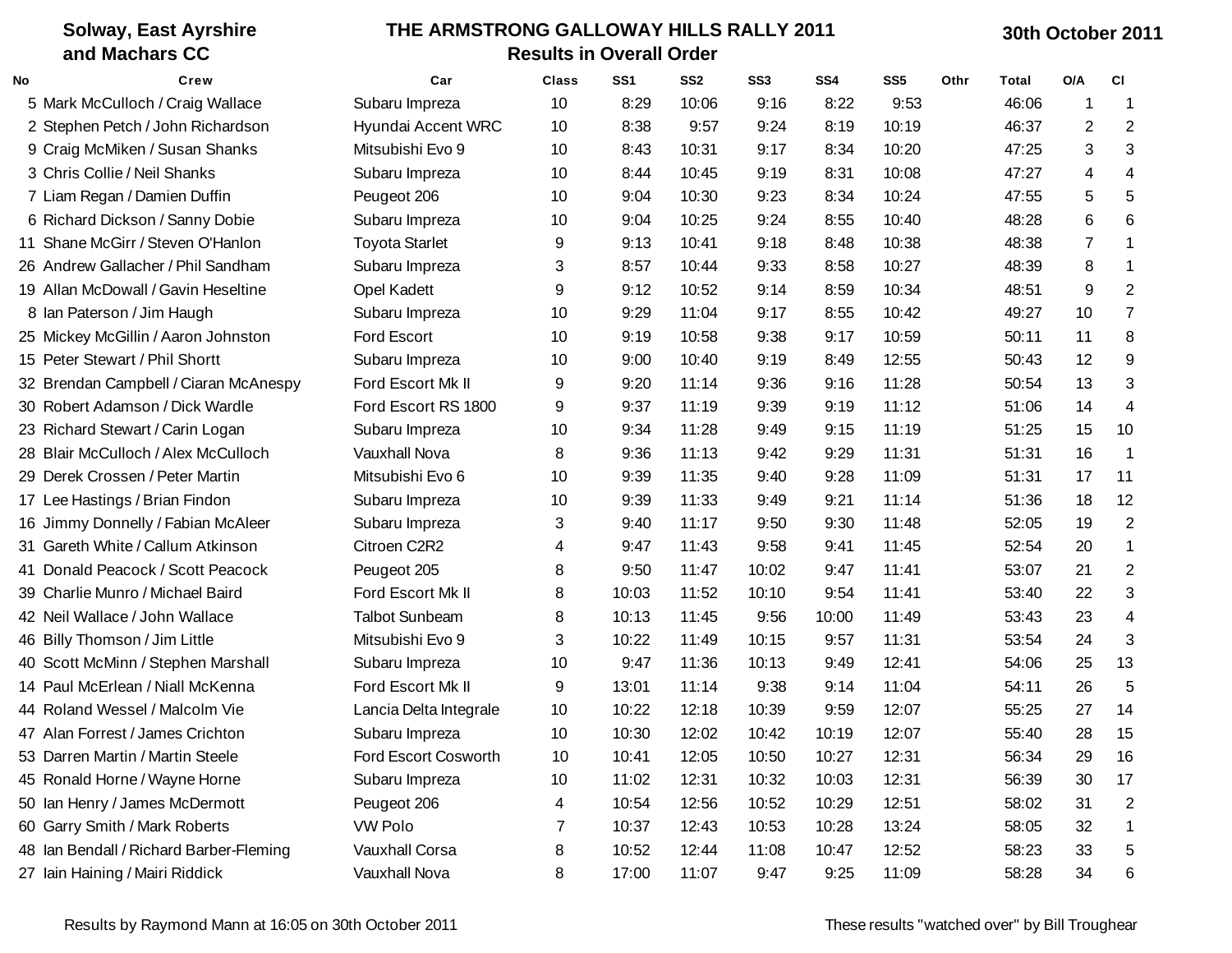|    | <b>Solway, East Ayrshire</b><br>and Machars CC | THE ARMSTRONG GALLOWAY HILLS RALLY 2011<br><b>Results in Overall Order</b> |                |                 |                 |                 |                 |                 |            |              | 30th October 2011 |                |  |  |  |
|----|------------------------------------------------|----------------------------------------------------------------------------|----------------|-----------------|-----------------|-----------------|-----------------|-----------------|------------|--------------|-------------------|----------------|--|--|--|
| No | Crew                                           | Car                                                                        | <b>Class</b>   | SS <sub>1</sub> | SS <sub>2</sub> | SS <sub>3</sub> | SS <sub>4</sub> | SS <sub>5</sub> | Othr       | <b>Total</b> | O/A               | C1             |  |  |  |
|    | 34 Jim Robertson / Claire Robertson            | Citroen C2R2                                                               | 4              | 9:51            | 11:40           | 16:00           | 9:49            | 11:32           |            | 58:52        | 35                | 3              |  |  |  |
|    | 52 Michael Hunter / James McWhir               | Lada Samara                                                                | 8              | 11:33           | 13:43           | 10:46           | 10:36           | 12:54           |            | 59:32        | 36                | $\overline{7}$ |  |  |  |
|    | 56 David Alexander / John Ireland Frew         | Vauxhall Nova                                                              | 8              | 10:30           | 19:00           | 10:47           | 10:21           | 12:19           |            | 62:57        | 37                | 8              |  |  |  |
|    | 59 Mark McCleary / Duncan Hastings             | Vauxhall Nova                                                              | $\overline{7}$ | 11:16           | 13:08           | 16:00           | 11:36           | 13:43           |            | 65:43        | 38                | $\overline{2}$ |  |  |  |
|    | 1 Jock Armstrong / Kirsty Riddick              | Mitsubishi Evo                                                             | 10             | 8:30            | 9:43            | 8:45            |                 |                 | Boost F/F  |              |                   |                |  |  |  |
|    | 4 Pat O'Connell / Mark Wiley                   | Mitsubishi Evo 9                                                           | 3              | 8:39            | 10:19           | 9:08            | 8:29            |                 |            | F/F          |                   |                |  |  |  |
|    | 10 Fraser Wilson / Steven Broll                | Mitsubishi Evo 6                                                           | 3              | 9:11            | 19:00           | 9:16            | 9:05            | 10:40           | OTL        | F/F          |                   |                |  |  |  |
|    | 12 Jim Sharp / Helen Brown                     | Subaru Impreza                                                             | 3              | 9:18            |                 |                 |                 |                 | Coupe F/F  |              |                   |                |  |  |  |
|    | 18 Colin Gemmell / Paula Swinscoe              | Subaru Impreza                                                             | 10             | 9:24            | 11:18           | 9:34            |                 |                 |            | F/F          |                   |                |  |  |  |
|    | 20 Ronan Campbell / Paul Corry                 | Ford Escort Mk II                                                          | 9              | 8:57            | 10:57           | 9:29            |                 |                 | Diff       | F/F          |                   |                |  |  |  |
|    | 21 Barry Jordan / James Gratton-Smith          | Ford Escort Mk II                                                          | 9              | 9:15            | 11:06           | 9:44            |                 |                 |            | F/F          |                   |                |  |  |  |
|    | 22 Matthew Robinson / Nigel Hutchinson         | Ford Escort Mk II                                                          | 10             | 8:54            |                 |                 |                 |                 |            | F/F          |                   |                |  |  |  |
|    | 24 Stuart Paterson / Colin Maxwell             | Subaru Impreza                                                             | 10             | 9:35            | 11:14           | 9:36            | 17:00           | 11:30 OTL       |            | F/F          |                   |                |  |  |  |
|    | 33 Ross McFadzean / Scott Thomson              | Subaru Impreza                                                             | 10             | 9:29            | 19:00           | 9:49            | 9:23            | 11:31 OTL       |            | F/F          |                   |                |  |  |  |
|    | 35 Callum Bendall / Richard Millener           | Ford KA                                                                    | 7              | 10:20           | 11:32           |                 |                 |                 | Ditch      | F/F          |                   |                |  |  |  |
|    | 37 Greg Pollock / Michael Cruikshank           | Ford Escort Mk I                                                           | 8              | 10:06           | 11:43           | 10:01           | 9:47            |                 |            | F/F          |                   |                |  |  |  |
|    | 38 George Bryson / Jacqueline Bryson           | Ford Escort Twincam                                                        | 8              | 10:00           | 19:00           |                 |                 |                 | <b>OTL</b> | F/F          |                   |                |  |  |  |
|    | 43 Andrew Ritchie / Gordon Ritchie             | Ford Escort RS Mk II                                                       | 9              | 9:38            | 11:09           |                 |                 |                 | Coupe F/F  |              |                   |                |  |  |  |
|    | 49 Nigel Mills / Robert Fyffe                  | <b>Vauxhall Corsa</b>                                                      | 7              |                 |                 |                 |                 |                 | Dshaft F/F |              |                   |                |  |  |  |
|    | 51 Douglas Watt / Donald Munro                 | Ford Escort                                                                | 8              | 12:04           | 15:18           | 12:27           | 13:57           |                 |            | F/F          |                   |                |  |  |  |
|    | 54 Roy Eide-Johansen / Mark Simpson            | Ford Escort Mk I                                                           | 9              | 17:00           | 11:48           | 10:29           | 10:12           |                 |            | F/F          |                   |                |  |  |  |
|    | 55 Garry Russell / Peter Linton                | Peugeot 309 GTi                                                            | 9              | 11:14           |                 |                 |                 |                 | Pipe       | F/F          |                   |                |  |  |  |
|    | 57 David Coleman / Josh Davidson               | Skoda Felicia                                                              | $\overline{7}$ |                 |                 |                 |                 |                 |            | F/F          |                   |                |  |  |  |
|    | 58 Gordon Alexander / Ian Clark                | Vauxhall Nova                                                              | 8              | 9:38            | 11:27           | 9:52            |                 |                 |            | F/F          |                   |                |  |  |  |
|    | 61 Alan McMorran / Albert Connelly             | Peugeot 205                                                                | 9              | 10:38           | 12:41           |                 |                 |                 |            | F/F          |                   |                |  |  |  |
|    |                                                |                                                                            |                |                 |                 |                 |                 |                 |            |              |                   |                |  |  |  |

## Results by Raymond Mann at 16:05 on 30th October 2011 These results "watched over" by Bill Troughear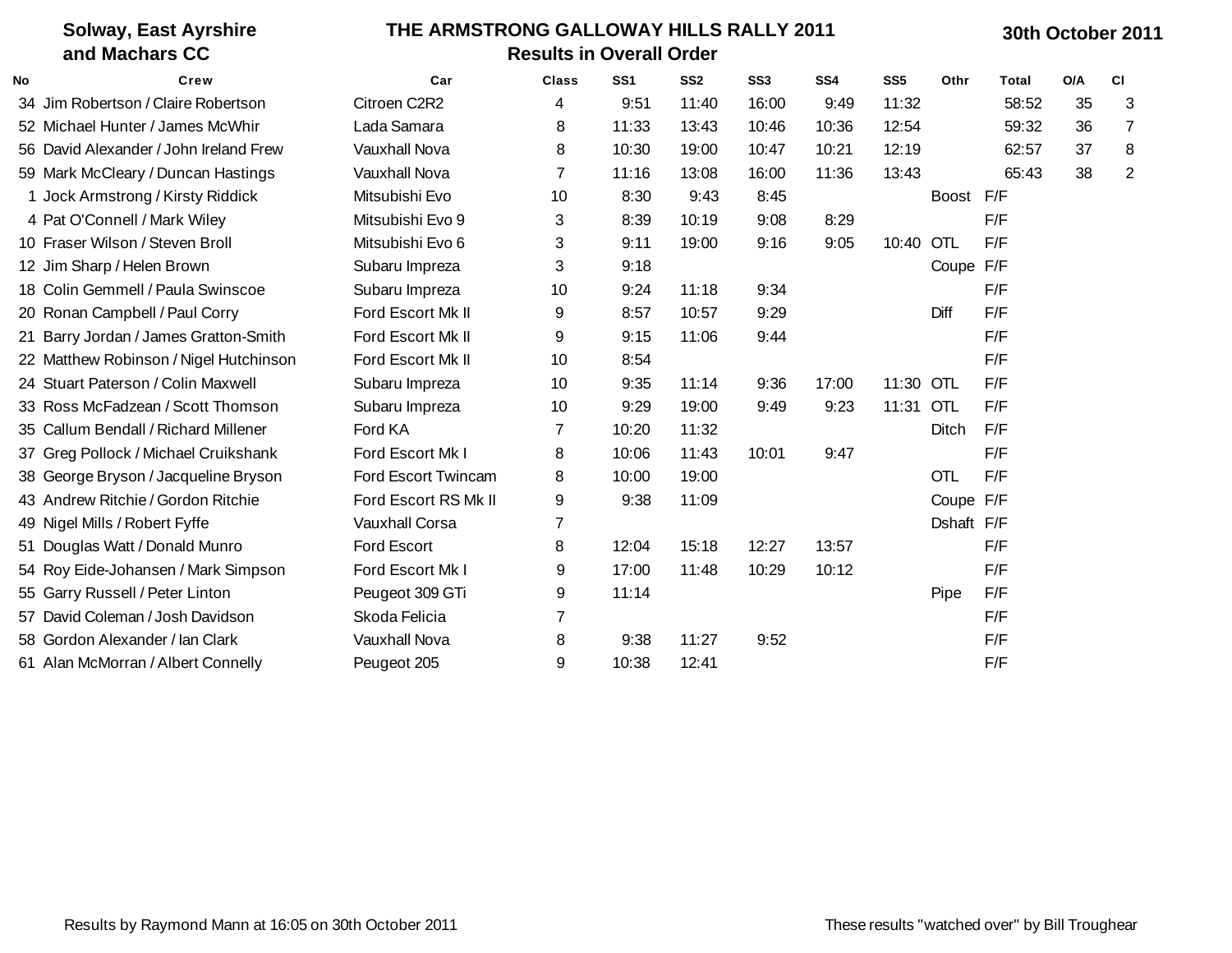| <b>Solway, East Ayrshire</b>            | THE ARMSTRONG GALLOWAY HILLS RALLY 2011 |                       |                               |                 |                 |                 |                 |                 |            | 30th October 2011 |             |           |  |  |
|-----------------------------------------|-----------------------------------------|-----------------------|-------------------------------|-----------------|-----------------|-----------------|-----------------|-----------------|------------|-------------------|-------------|-----------|--|--|
| and Machars CC                          |                                         |                       | <b>Results in Class Order</b> |                 |                 |                 |                 |                 |            |                   |             |           |  |  |
| No<br>Crew                              |                                         | Car                   | Class                         | SS <sub>1</sub> | SS <sub>2</sub> | SS <sub>3</sub> | SS <sub>4</sub> | SS <sub>5</sub> | Othr       | Total             | O/A         | <b>CI</b> |  |  |
| 26 Andrew Gallacher / Phil Sandham      |                                         | Subaru Impreza        | 3                             | 8:57            | 10:44           | 9:33            | 8:58            | 10:27           |            | 48:39             | 8           | -1        |  |  |
| 16 Jimmy Donnelly / Fabian McAleer      |                                         | Subaru Impreza        | 3                             | 9:40            | 11:17           | 9:50            | 9:30            | 11:48           |            | 52:05             | 19          | 2         |  |  |
| 46 Billy Thomson / Jim Little           |                                         | Mitsubishi Evo 9      | 3                             | 10:22           | 11:49           | 10:15           | 11:31<br>9:57   |                 |            |                   | 24          | 3         |  |  |
| 4 Pat O'Connell / Mark Wiley            |                                         | Mitsubishi Evo 9      | 3                             | 8:39            | 10:19           | 9:08            | 8:29            |                 |            | F/F               |             |           |  |  |
| 10 Fraser Wilson / Steven Broll         |                                         | Mitsubishi Evo 6      | 3                             | 9:11            | 19:00           | 9:16            | 9:05            | 10:40 OTL       |            | F/F               |             |           |  |  |
| 12 Jim Sharp / Helen Brown              |                                         | Subaru Impreza        | 3                             | 9:18            |                 |                 |                 |                 | Coupe F/F  |                   |             |           |  |  |
| 31 Gareth White / Callum Atkinson       |                                         | Citroen C2R2          | 4                             | 9:47            | 11:43           | 9:58            | 9:41            | 11:45           |            | 52:54             | 20          | 1         |  |  |
| 50 Ian Henry / James McDermott          |                                         | Peugeot 206           | 4                             | 10:54           | 12:56           | 10:52           | 10:29           | 12:51           |            | 58:02             | 31          | 2         |  |  |
| 34 Jim Robertson / Claire Robertson     |                                         | Citroen C2R2          | 4                             | 9:51            | 11:40           | 16:00           | 9:49            | 11:32           |            | 58:52             | 35          | 3         |  |  |
| 60 Garry Smith / Mark Roberts           |                                         | <b>VW Polo</b>        | 7                             | 10:37           | 12:43           | 10:53           | 10:28           | 13:24           |            | 58:05             | 32          | 1         |  |  |
| 59 Mark McCleary / Duncan Hastings      |                                         | <b>Vauxhall Nova</b>  | 7                             | 11:16           | 13:08           | 16:00           | 11:36           | 13:43           |            | 65:43             | 38          | 2         |  |  |
| 35 Callum Bendall / Richard Millener    |                                         | Ford KA               | $\overline{7}$                | 10:20           | 11:32           |                 |                 |                 | Ditch      | F/F               |             |           |  |  |
| 49 Nigel Mills / Robert Fyffe           |                                         | Vauxhall Corsa        | $\overline{7}$                |                 | Dshaft F/F      |                 |                 |                 |            |                   |             |           |  |  |
| 57 David Coleman / Josh Davidson        |                                         | Skoda Felicia         | $\overline{7}$                |                 |                 |                 |                 |                 |            | F/F               |             |           |  |  |
| 28 Blair McCulloch / Alex McCulloch     |                                         | Vauxhall Nova         | 8                             | 9:36            | 11:13           | 9:42            | 9:29            | 11:31           |            | 51:31             | 16          | 1         |  |  |
| 41 Donald Peacock / Scott Peacock       |                                         | Peugeot 205           | 8                             | 9:50            | 11:47           | 10:02           | 9:47            | 11:41           |            | 53:07             | 21          | 2         |  |  |
| 39 Charlie Munro / Michael Baird        |                                         | Ford Escort Mk II     | 8                             | 10:03           | 11:52           | 10:10           | 9:54            | 11:41           |            | 53:40             | 22          | 3         |  |  |
| 42 Neil Wallace / John Wallace          |                                         | <b>Talbot Sunbeam</b> | 8                             | 10:13           | 11:45           | 9:56            | 10:00           | 11:49           |            | 53:43             | 23          | 4         |  |  |
| 48 Ian Bendall / Richard Barber-Fleming |                                         | <b>Vauxhall Corsa</b> | 8                             | 10:52           | 12:44           | 11:08           | 10:47           | 12:52           |            | 58:23             | 33          | 5         |  |  |
| 27 Iain Haining / Mairi Riddick         |                                         | <b>Vauxhall Nova</b>  | 8                             | 17:00           | 11:07           | 9:47            | 9:25            | 11:09           |            | 58:28             | 34          | 6         |  |  |
| 52 Michael Hunter / James McWhir        |                                         | Lada Samara           | 8                             | 11:33           | 13:43           | 10:46           | 10:36           | 12:54           |            | 59:32             | 36          | 7         |  |  |
| 56 David Alexander / John Ireland Frew  |                                         | <b>Vauxhall Nova</b>  | 8                             | 10:30           | 19:00           | 10:47           | 10:21           | 12:19           |            | 62:57             | 37          | 8         |  |  |
| 37 Greg Pollock / Michael Cruikshank    |                                         | Ford Escort Mk I      | 8                             | 10:06           | 11:43           | 10:01           | 9:47            |                 |            | F/F               |             |           |  |  |
| 38 George Bryson / Jacqueline Bryson    |                                         | Ford Escort Twincam   | 8                             | 10:00           | 19:00           |                 |                 |                 | <b>OTL</b> | F/F               |             |           |  |  |
| 51 Douglas Watt / Donald Munro          |                                         | Ford Escort           | 8                             | 12:04           | 15:18           | 12:27           | 13:57           |                 |            | F/F               |             |           |  |  |
| 58 Gordon Alexander / Ian Clark         |                                         | Vauxhall Nova         | 8                             | 9:38            | 11:27           | 9:52            |                 |                 |            | F/F               |             |           |  |  |
| 11 Shane McGirr / Steven O'Hanlon       |                                         | <b>Toyota Starlet</b> | 9                             | 9:13            | 10:41           | 9:18            | 8:48            | 10:38           |            | 48:38             | $7^{\circ}$ | -1        |  |  |
| 19 Allan McDowall / Gavin Heseltine     |                                         | <b>Opel Kadett</b>    | 9                             | 9:12            | 10:52           | 9:14            | 8:59            | 10:34           |            | 48:51             | 9           | 2         |  |  |
| 32 Brendan Campbell / Ciaran McAnespy   |                                         | Ford Escort Mk II     | 9                             | 9:20            | 11:14           | 9:36            | 9:16            | 11:28           |            | 50:54             | 13          | 3         |  |  |
| 30 Robert Adamson / Dick Wardle         |                                         | Ford Escort RS 1800   | 9                             | 9:37            | 11:19           | 9:39            | 9:19            | 11:12           |            | 51:06             | 14          |           |  |  |
| 14 Paul McErlean / Niall McKenna        |                                         | Ford Escort Mk II     | 9                             | 13:01           | 11:14           | 9:38            | 9:14            | 11:04           |            | 54:11             | 26          | 5         |  |  |
| 20 Ronan Campbell / Paul Corry          |                                         | Ford Escort Mk II     | 9                             | 8:57            | 10:57           | 9:29            |                 |                 | Diff       | F/F               |             |           |  |  |
| 21 Barry Jordan / James Gratton-Smith   |                                         | Ford Escort Mk II     | 9                             | 9:15            | 11:06           | 9:44            |                 |                 |            | F/F               |             |           |  |  |
| 43 Andrew Ritchie / Gordon Ritchie      |                                         | Ford Escort RS Mk II  | 9                             | 9:38            | 11:09           |                 |                 |                 | Coupe F/F  |                   |             |           |  |  |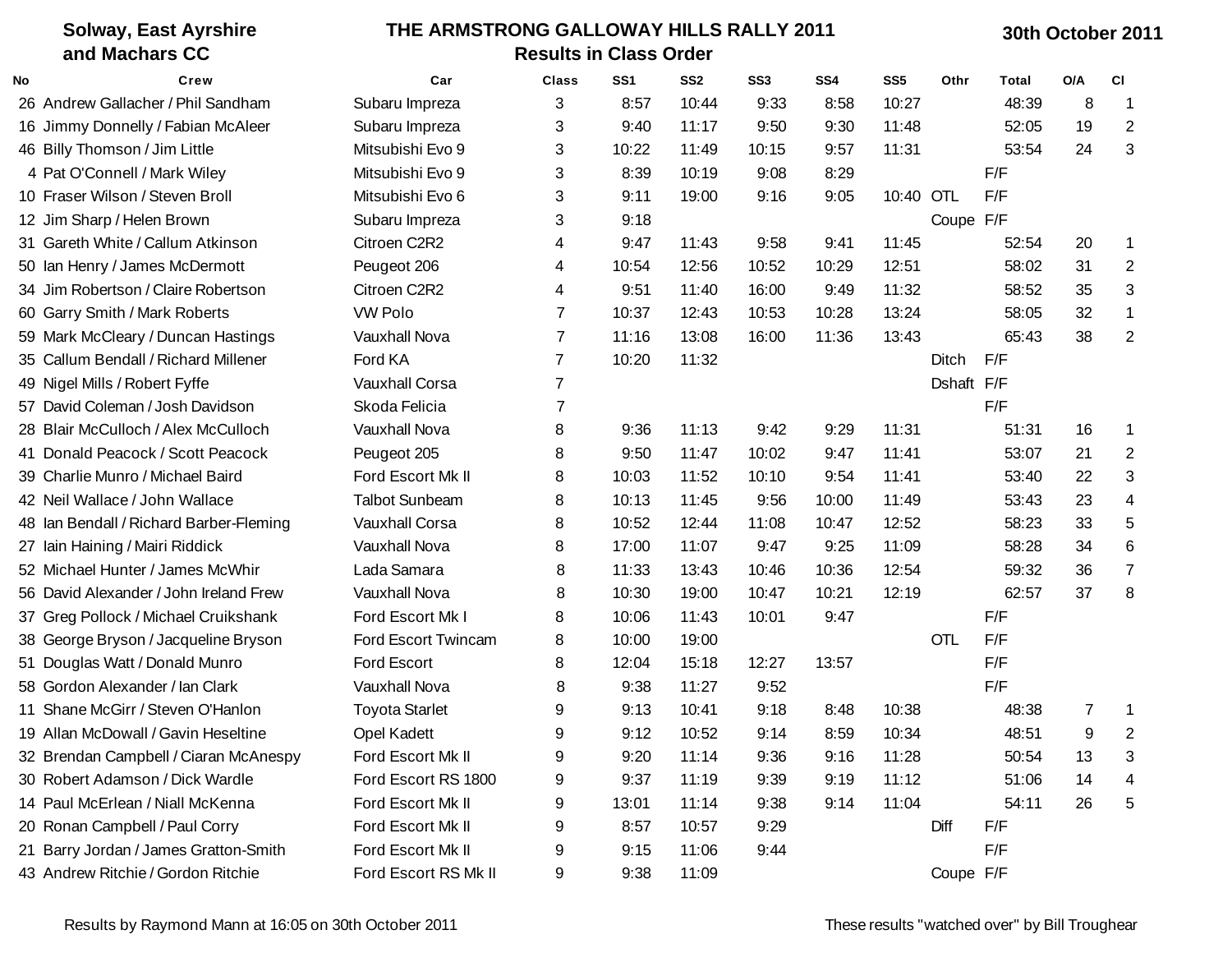| <b>Solway, East Ayrshire</b><br>and Machars CC | THE ARMSTRONG GALLOWAY HILLS RALLY 2011<br><b>Results in Class Order</b> |              |                 |                 |                 |                 |                 |      |                        |           |                 |
|------------------------------------------------|--------------------------------------------------------------------------|--------------|-----------------|-----------------|-----------------|-----------------|-----------------|------|------------------------|-----------|-----------------|
| Crew                                           | Car                                                                      | <b>Class</b> | SS <sub>1</sub> | SS <sub>2</sub> | SS <sub>3</sub> | SS <sub>4</sub> | SS <sub>5</sub> | Othr | Total                  | O/A       | <b>CI</b>       |
| 54 Roy Eide-Johansen / Mark Simpson            | Ford Escort Mk I                                                         | 9            | 17:00           | 11:48           | 10:29           | 10:12           |                 |      | F/F                    |           |                 |
| 55 Garry Russell / Peter Linton                | Peugeot 309 GTi                                                          | 9            | 11:14           |                 |                 |                 |                 | Pipe | F/F                    |           |                 |
| 61 Alan McMorran / Albert Connelly             | Peugeot 205                                                              | 9            | 10:38           | 12:41           |                 |                 |                 |      | F/F                    |           |                 |
| 5 Mark McCulloch / Craig Wallace               | Subaru Impreza                                                           | 10           | 8:29            | 10:06           | 9:16            | 8:22            | 9:53            |      | 46:06                  | 1         | -1              |
| 2 Stephen Petch / John Richardson              | Hyundai Accent WRC                                                       | 10           | 8:38            | 9:57            | 9:24            | 8:19            | 10:19           |      | 46:37                  | 2         | $\overline{2}$  |
| 9 Craig McMiken / Susan Shanks                 | Mitsubishi Evo 9                                                         | 10           | 8:43            | 10:31           | 9:17            | 8:34            | 10:20           |      | 47:25                  | 3         | 3               |
| 3 Chris Collie / Neil Shanks                   | Subaru Impreza                                                           | 10           | 8:44            | 10:45           | 9:19            | 8:31            | 10:08           |      | 47:27                  | 4         | 4               |
| 7 Liam Regan / Damien Duffin                   | Peugeot 206                                                              | 10           | 9:04            | 10:30           | 9:23            | 8:34            | 10:24           |      | 47:55                  | 5         | 5               |
| 6 Richard Dickson / Sanny Dobie                | Subaru Impreza                                                           | 10           | 9:04            | 10:25           | 9:24            | 8:55            | 10:40           |      | 48:28                  | 6         | 6               |
| 8 Ian Paterson / Jim Haugh                     | Subaru Impreza                                                           | 10           | 9:29            | 11:04           | 9:17            | 8:55            | 10:42           |      | 49:27                  | 10        | $\overline{7}$  |
| 25 Mickey McGillin / Aaron Johnston            | Ford Escort                                                              | 10           | 9:19            | 10:58           | 9:38            | 9:17            | 10:59           |      | 50:11                  | 11        | 8               |
| 15 Peter Stewart / Phil Shortt                 | Subaru Impreza                                                           | 10           | 9:00            | 10:40           | 9:19            | 8:49            | 12:55           |      | 50:43                  | 12        | 9               |
| 23 Richard Stewart / Carin Logan               | Subaru Impreza                                                           | 10           | 9:34            | 11:28           | 9:49            | 9:15            | 11:19           |      | 51:25                  | 15        | 10              |
| 29 Derek Crossen / Peter Martin                | Mitsubishi Evo 6                                                         | 10           | 9:39            | 11:35           | 9:40            | 9:28            | 11:09           |      | 51:31                  | 17        | 11              |
| 17 Lee Hastings / Brian Findon                 | Subaru Impreza                                                           | 10           | 9:39            | 11:33           | 9:49            | 9:21            | 11:14           |      | 51:36                  | 18        | 12              |
| 40 Scott McMinn / Stephen Marshall             | Subaru Impreza                                                           | 10           | 9:47            | 11:36           | 10:13           | 9:49            | 12:41           |      | 54:06                  | 25        | 13              |
| 44 Roland Wessel / Malcolm Vie                 | Lancia Delta Integrale                                                   | 10           | 10:22           | 12:18           | 10:39           | 9:59            | 12:07           |      | 55:25                  | 27        | 14              |
| 47 Alan Forrest / James Crichton               | Subaru Impreza                                                           | 10           | 10:30           | 12:02           | 10:42           | 10:19           | 12:07           |      | 55:40                  | 28        | 15              |
| 53 Darren Martin / Martin Steele               | Ford Escort Cosworth                                                     | 10           | 10:41           | 12:05           | 10:50           | 10:27           | 12:31           |      | 56:34                  | 29        | 16              |
| 45 Ronald Horne / Wayne Horne                  | Subaru Impreza                                                           | 10           | 11:02           | 12:31           | 10:32           | 10:03           | 12:31           |      | 56:39                  | 30        | 17              |
| 1 Jock Armstrong / Kirsty Riddick              | Mitsubishi Evo                                                           | 10           | 8:30            | 9:43            | 8:45            |                 |                 |      |                        |           |                 |
| 18 Colin Gemmell / Paula Swinscoe              | Subaru Impreza                                                           | 10           | 9:24            | 11:18           | 9:34            |                 |                 |      | F/F                    |           |                 |
| 22 Matthew Robinson / Nigel Hutchinson         | Ford Escort Mk II                                                        | 10           | 8:54            |                 |                 |                 |                 |      | F/F                    |           |                 |
| 24 Stuart Paterson / Colin Maxwell             | Subaru Impreza                                                           | 10           | 9:35            | 11:14           | 9:36            | 17:00           |                 |      | F/F                    |           |                 |
| 33 Ross McFadzean / Scott Thomson              | Subaru Impreza                                                           | 10           | 9:29            | 19:00           | 9:49            | 9:23            |                 |      | F/F                    |           |                 |
|                                                |                                                                          |              |                 |                 |                 |                 |                 |      | 11:30 OTL<br>11:31 OTL | Boost F/F | 30th October 20 |